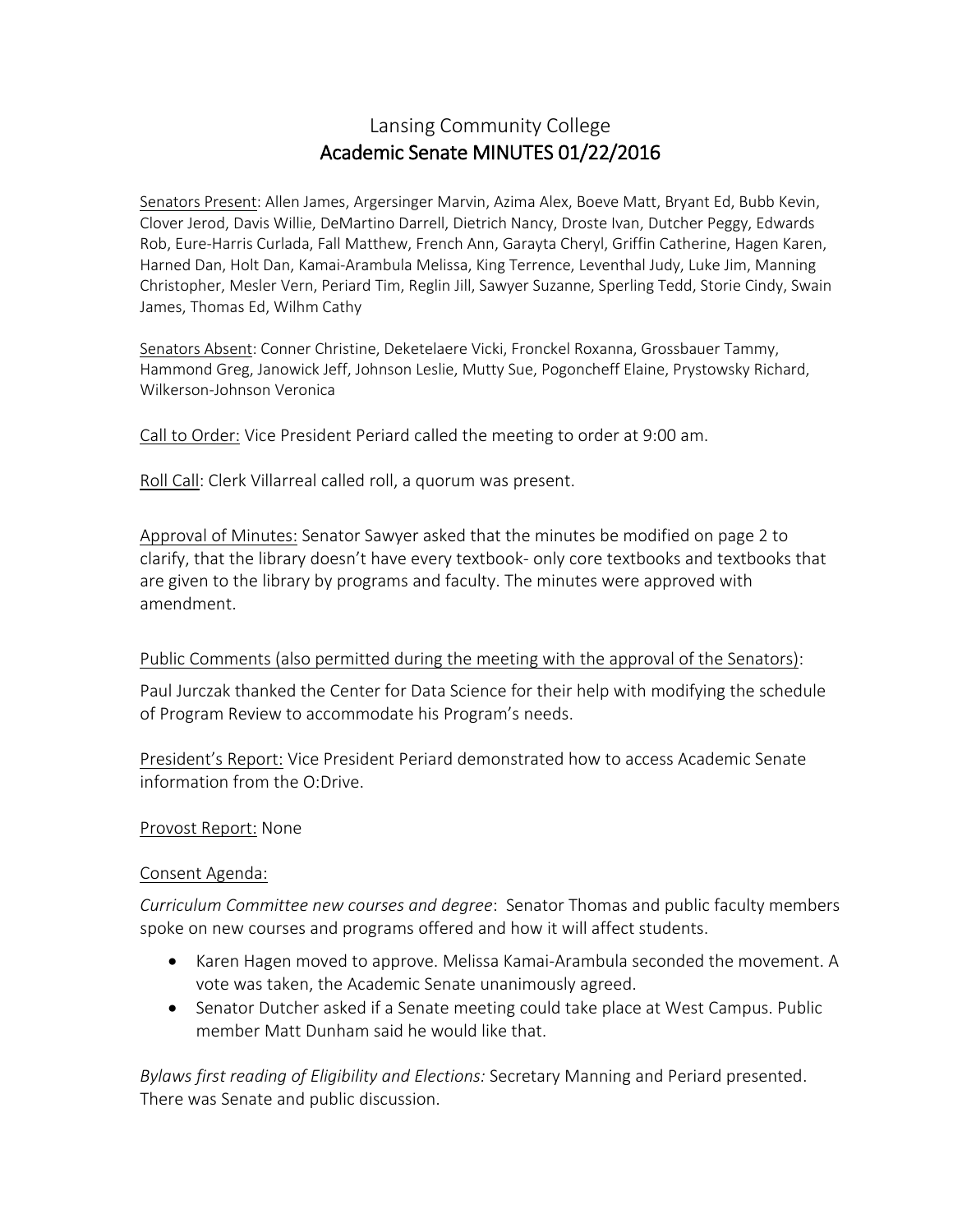- It was noted that a senator's term of office, needs to be changed to reflect the new election process.
- Public Member Warner asked who is nominating new Senators, and the timeline in which they should be nominated in.
- Senator DeMartino asked what would happen if an Officers' Senate term ended before their elected official term ends. Senate discussion followed.
- Senator Dutcher suggested in reference to the election process the bylaws should state "through an approved process" so that details do not need to be spelled out in the bylaws.

## Discussion Items:

*Committee Structure*: Vice President Periard spoke on committee structure; he asked that Senate keep the current standing committees that are associated with AQIP. Brief overviews of the current committees were given.

- Senator DeMartino asked that at each Senate meeting, an update be given from the committees. Senator Dutcher asked if an oral update was not feasible, due to time limitations, then a written update could be given to Senators during the meeting.
- There was discussion on forming a Strategic Planning Committee. Senator Luke gave more details on what this committee would be and how it would help the Senate. This team would help to clarify the Senate's role in shared governance at the College. Vice President Periard requested Senators notify him if they are interested in serving on such a team.
- Senator Sawyer asked if more communication could be available about smaller groups and work that has be accomplished through subgroups of the Senate.
- A signup sheet was sent around for Senators who wish to join currently established committees.

*HLC Update*: Vice President Periard stated that the Senate Officers were told that if a credential appeal is denied, and it conflicts with the recommendations and evidence provided by the review team (Dean, Associate Dean, and any faculty reviewers) then a dialogue between Academic Affairs and the review team should take place to discuss the reasons/rationale supporting and opposing a recommended appeal, as well as to provide an opportunity to identify any additional information or evidence that might shed light on the appeal. Vice President Periard also spoke on where tested experience is applicable. He asked that if there are questions they should be directed to Academic Affairs. There was discussion on general education courses and where tested experience is applicable.

• Senator Luke made a motion which was seconded by Senator Dutcher that "the Academic Senate, request that Academic Affairs give a list and clarify what are General Education vs non general education courses for the purpose of tested experience. " Vice President Periard asked for a vote on the motion, which the Senate unanimously agreed to adopt.